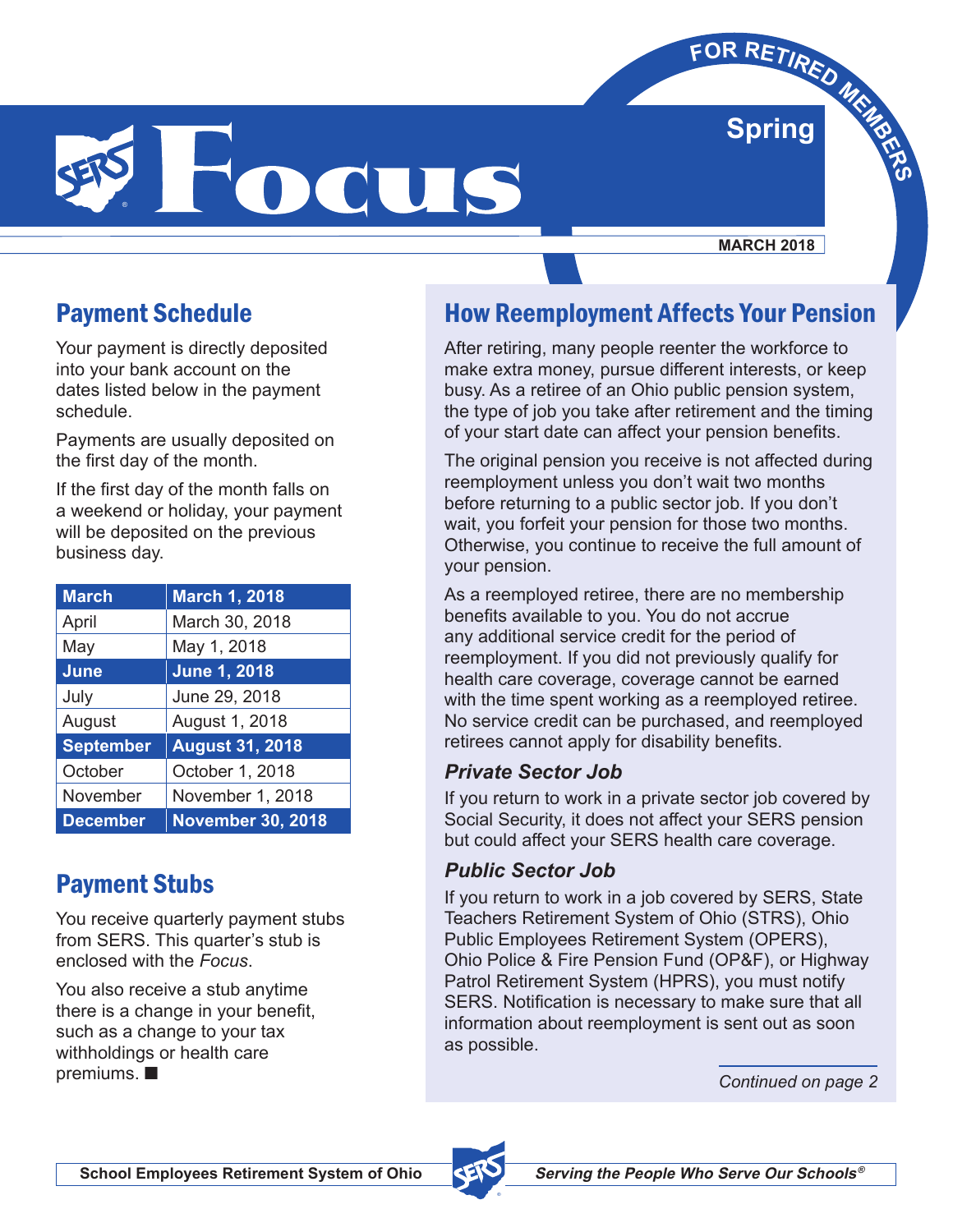#### SERS' Financial Reports Now Available

The *Comprehensive Annual Financial Report* outlines SERS' financial operations of the last fiscal year. It includes investments, and actuarial and statistical information.

The *Summary Annual Financial Report* is an overview of that information.

Both are available at www.ohsers.org. ■



*SERS has five main sources of income: employer contributions, member contributions, investment income, health care premiums, and Medicare subsidies for retiree prescription drugs.*



*Reemployment* continued from page 1

If you become reemployed in a SERS-covered position, you must contribute to SERS the same as you did as a member.

You will accumulate a new benefit that will be paid back to you as a single life annuity.

#### *Health Care Coverage*

Effective January 1, 2016, if you retire and then take a new job or go back to work for a public or private employer, you may temporarily lose eligibility for SERS' health care coverage while you are reemployed.

Once reemployment ends, your eligibility will be restored.

Individuals affected are those:

- Under age 65 not yet eligible for Medicare.
- Eligible for Medicare but not enrolled in Part B.

Individuals not affected are those:

- Enrolled in Medicare Part A and B.
- Enrolled in Part B only.

You will not lose your eligibility for SERS' coverage if you do not have access to the employer coverage or it costs employees in comparable positions more than full-time employees pay.

Regaining Eligibility: Your SERS eligibility will be restored after you stop working.

Because losing employer coverage is considered an involuntary termination of coverage, you will regain eligibility for SERS' coverage.

You have 31 days from the time your employer coverage ends to reenroll in SERS' coverage. ■

Published by the **School Employees Retirement System of Ohio**

300 E. Broad St., Suite 100 Columbus, OH 43215-3746 ■ 614-222-5853 ■ Toll-Free 800-878-5853 ■ www.ohsers.org

#### **RETIREMENT BOARD**

Daniel L. Wilson Chair, *Appointed Member*

James A. Rossler, Jr. Vice-Chair, *Appointed Member* Jeffrey T. DeLeone *Appointed Member* Hugh Garside, Jr. *Employee-Member* 

James H. Haller *Employee-Member* Christine D. Holland *Employee-Member*

Catherine P. Moss *Retiree-Member*

Barbra M. Phillips *Employee-Member*  Beverly A. Woolridge *Retiree-Member*

Richard Stensrud *Executive Director*

 $-2-$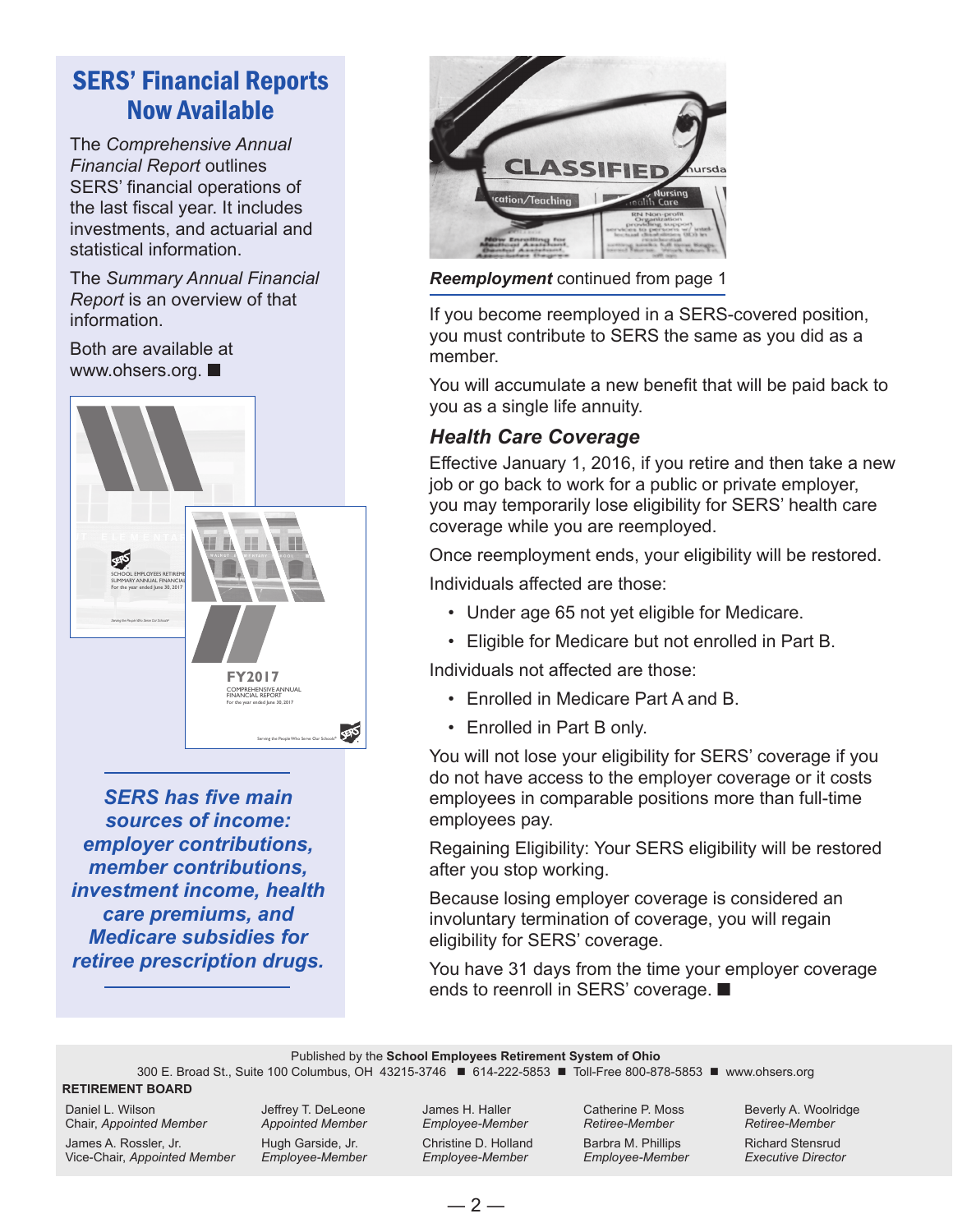# **Healthcare News**

#### Medicare Issuing New ID Cards

In an effort to help keep your information secure and protect your identity, the Centers for Medicare & Medicaid Services is removing Social Security numbers from Medicare cards and mailing each person a new card.

You also will get a new Medicare number that's unique to you. Your new number will take effect once you receive your new card.

The new cards will be issued starting in April, and mailings will continue through April 2019. The new card will not change your coverage or benefits.

Beware of anyone who contacts you about your new Medicare card. Medicare does not ask for personal or private information.



#### *No Need to Carry Card*

If you are enrolled in a SERS Medicare Advantage Plan, you do not need to carry your Medicare card.

If you do carry your Medicare card in your wallet, remove it and put it in a safe location with the rest of your important papers.

Whether you go to a doctor's office or hospital, you only need to show your Aetna, PrimeTime, or Paramount Elite ID card.

The provider bills your plan, which pays its portion of the bill along with the Medicare portion.

Medicare pays the plan directly on your behalf. ■

#### Antibiotics: How Much Do You Really Know?

Each year, millions of people use antibiotics to treat sinus problems. However, they most likely do not need antibiotics.

#### *Sinus Problems*

Antibiotics generally do not help sinus problems. Antibiotics kill bacteria. They do not kill viruses or help allergies, which are usually the cause of most sinus problems.

#### *Risks*

Antibiotics have risks:

- About one out of every four people has side effects, such as dizziness, stomach problems, and rashes.
- In some cases, people have severe allergic reactions to antibiotics.
- Overuse has rendered them less effective; when used too much, they stop working as well.

#### *When to Use Antibiotics*

You usually need an antibiotic when you have an infection that is caused by bacteria, and the infection is not going away on its own.

For more information, visit www.choosingwisely.org. ■





#### Flying Home Soon?

As spring returns to Ohio, so do many of our snowbirds. If you are returning to your permanent residence, it's important to make sure we have your updated address. You can update your address by calling us toll-free at 800-878-5853. ■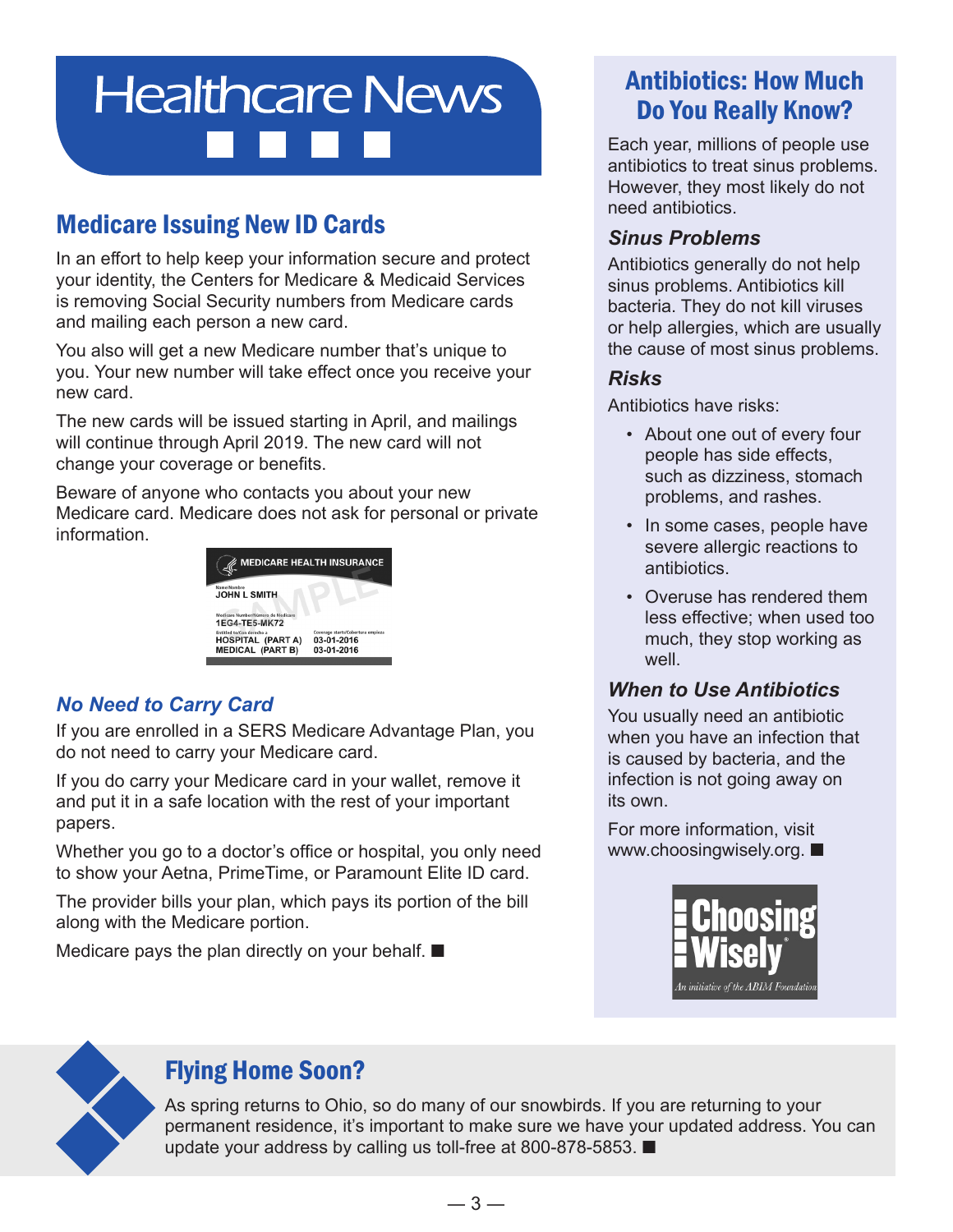

#### Found Funds: Is the State Holding Your Money?

Are you one of the millions of Americans with longforgotten assets from a bank account?

The Division of Unclaimed Funds reunites Ohioans with their hard-earned but forgotten money.

This includes forgotten savings and checking accounts, unclaimed wages, dividends, credit balances, and different types of outstanding checks.

Currently, the state's unclaimed funds account is approaching the \$2 billion mark.

A quick online check can show if you have money that is waiting to be claimed.

If a search does find missing money, there is a claim form to fill out along with documentation that must be submitted to prove you are the rightful owner.

You can go online to www.com.ohio.gov/unfd or call 1-877-644-6823 to check for your own unclaimed funds.

SERS is unable to assist you with this process.

You will never be contacted directly and asked to pay a fee to have missing money returned to you.

If you are asked to pay a fee, it is a scam.  $\blacksquare$ 

| PAYER'S name, street address, city or town, state or province.<br>country, and ZIP or foreign postal code |                                             |                                   | 1.                                                                                   | Gross distribution                                                                  |                   | OMB No. 1545-0119                                          |                       |                                                                                                                                                 | <b>Distributions From</b><br>Pensions, Annuities,              |
|-----------------------------------------------------------------------------------------------------------|---------------------------------------------|-----------------------------------|--------------------------------------------------------------------------------------|-------------------------------------------------------------------------------------|-------------------|------------------------------------------------------------|-----------------------|-------------------------------------------------------------------------------------------------------------------------------------------------|----------------------------------------------------------------|
|                                                                                                           |                                             |                                   | Taxable amount<br>l2a                                                                |                                                                                     |                   | 2017                                                       |                       | <b>Retirement or</b><br><b>Profit-Sharing</b>                                                                                                   |                                                                |
|                                                                                                           |                                             |                                   |                                                                                      |                                                                                     |                   | Form 1099-R                                                |                       |                                                                                                                                                 | Plans, IRAs,<br>Insurance<br>Contracts, etc.                   |
|                                                                                                           |                                             |                                   | 2 <sub>h</sub>                                                                       | Taxable amount<br>not determined                                                    |                   |                                                            | Total<br>distribution |                                                                                                                                                 | Copy B<br><b>Report this</b>                                   |
| PAYER'S federal identification<br>number                                                                  | <b>RECIPIENT'S Identification</b><br>number |                                   | s                                                                                    | 3 Capital gain (included<br>in box 2a)                                              |                   | <b>Infections</b>                                          | Federal income tax    |                                                                                                                                                 | income on your<br>federal tax<br>return. If this<br>form shows |
| <b>RECIPIENT'S name</b>                                                                                   |                                             | 5<br>s                            | Employee contributions<br>/Designated Roth<br>contributions or<br>insurance premiums |                                                                                     | $\overline{6}$    | Net unrealized<br>appreciation in<br>employer's securities |                       | federal income<br>tax withheld in<br>box 4, attach<br>this copy to<br>your return.<br>This information is<br>being furnished to<br>the Internal |                                                                |
| Street address (including apt. no.)                                                                       |                                             | 7                                 | <b>Distribution</b><br>code(s)                                                       | <b>IRA</b><br><b>SIMPLE</b>                                                         | s<br>8 Other<br>Ś |                                                            |                       |                                                                                                                                                 |                                                                |
| City or town, state or province, country, and ZIP or foreign postal code 9a                               |                                             |                                   |                                                                                      | 9b<br>Total employee contributions<br>Your percentage of total<br>distribution<br>% |                   |                                                            | Revenue Service.      |                                                                                                                                                 |                                                                |
| 10 Amount allocable to IRR<br>within 5 years                                                              | 11 1st year of<br>desig. Roth contrib       | <b>FATCA films</b><br>requirement |                                                                                      | 12 State tax withheld                                                               |                   | 13 State/Paver's state no.                                 |                       |                                                                                                                                                 | 14 State distribution                                          |
| s<br>Account number (see instructions)                                                                    |                                             |                                   | 15                                                                                   | Local tax withheld                                                                  |                   | 16 Name of locality                                        |                       |                                                                                                                                                 | 17 Local distribution                                          |
|                                                                                                           |                                             |                                   | Ś                                                                                    |                                                                                     |                   |                                                            |                       |                                                                                                                                                 | Ś<br>Ś.                                                        |
| Form 1099-R                                                                                               |                                             | www.irs.gov/form1099r             |                                                                                      |                                                                                     |                   |                                                            |                       |                                                                                                                                                 | Department of the Treasury - Internal Revenue Service          |

#### New Federal Tax Law Affects Withholding Tables by Payroll Period

#### *Withholding Amounts Have Changed*

The Internal Revenue Service (IRS) has updated the income-tax withholding tables for 2018.

The updated percentage method tables reflect changes in tax rates and tax brackets, and were effective with your February 1, 2018 check. The withholding information is posted on www.IRS.gov.

#### *How Does This Affect Me?*

Depending on your tax bracket and number of allowances on your W-4P form, your retirement payment may be more or less than previous months. Review your 2017 payment stub and compare it to a 2018 payment stub for the change. ■

#### Hotmail Users: Beware of Scam

The Internal Revenue Service (IRS) has issued a warning to taxpayers and tax professionals of a new email scam targeting Hotmail users.

The phishing email subject line reads: "Internal Revenue Service Email No. XXXX | We're processing your request soon | TXXXXXX-XXXXXXXX."

The email takes taxpayers to a fake Microsoft page, where they are asked to sign in and enter personal and financial information. The IRS has received nearly 1000 complaints.

If you receive an unsolicited email claiming to be the IRS, forward it to phishing@irs.gov and delete it.

Remember, the IRS usually does not contact taxpayers via email to request personal or financial information. ■

#### 'Where Did I Put My Form?'

Misplace the 1099-R form? Just call us toll-free at 800-878-5853 to request a duplicate.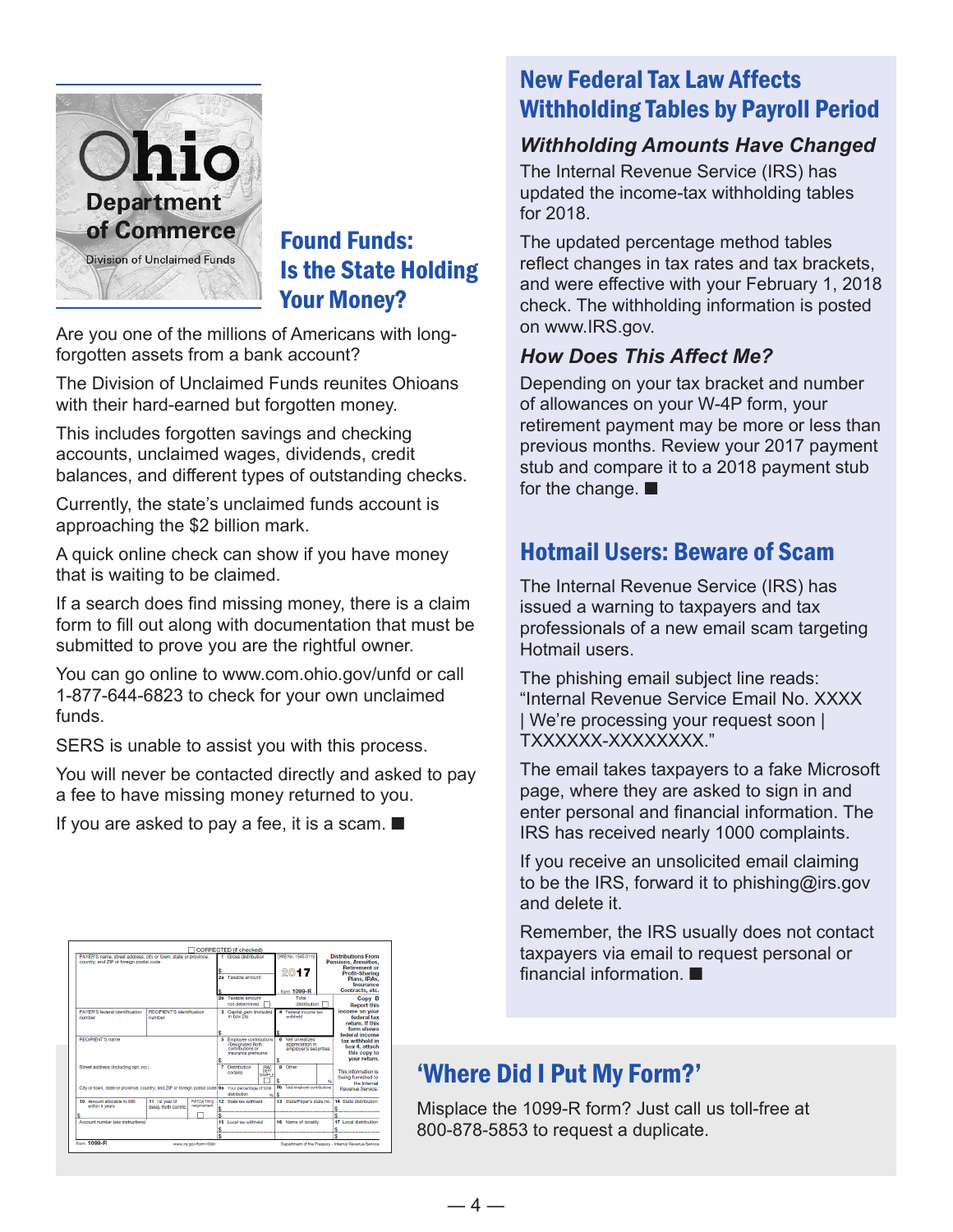## **Partners**  IN HEALTH & WELLNESS



### In Step With One Another

#### *Dancing Helps Youngstown Retiree and Husband Stay Healthy, Happy, and Hip*

It is clear by the enthusiasm in their voices and the smiles on their faces that dancing is more than just a pleasant pastime for Marilyn and Doug DeRauld of Youngstown.

For 14 years, the DeRaulds have been taking ballroom dancing lessons and have been dancing socially as well as competitively. In October, the DeRaulds took the Top Amateur Couple honors at the Ohio Star Ball Championships held in Columbus.

"We warn people that it's addictive," says Marilyn, who worked as a secretary at Mahoning County Career and Technical Center. "It's not as easy as it looks, but it's fun.''

Their journey began in 2004 when they signed up for a four-week dance class at the local Fred Astaire dance studio. "I just wanted to learn how to do the hustle," Doug says.

Since then, the couple has not stopped. They even turned a section of their home's basement into a



*The DeRaulds dance in their basement studio.*

practice studio. "From when we first started dancing until now, I've probably lost 45 pounds, and I haven't put it back on," Marilyn says.

Improved flexibility, strength, and increased endurance are just a few of the physical benefits frequent dancers enjoy. Memorizing and performing complex dance routines also helps with memory retention.

When they first started, Marilyn says they would spend up to 25 hours practicing a three-minute routine; today, the learning curve is shorter.

"We learn a little faster now," she says. "We haven't even touched the tip of the iceberg" on what they have to learn. When not taking dance lessons, the couple heads to the Avon Oaks

Ballroom in Girard on most Fridays. "When we first started going there were maybe 30 people in the whole place. Now there are at least 150," Marilyn says.

Dancing Helps *continued on back*

#### Retiree Takes Diabetes Class Lessons to Heart

SERS retiree John Borchers of Westerville was not expecting to hear the word "diabetes" during a doctor visit five years ago.

Although he had some nerve pain in his feet and arms, John considered himself to be in good health. "I wouldn't have had a clue except for the blood work," said the former school business manager and treasurer.

It was only later that John remembered there was a history of the disease in his family tree.

As part of his treatment, the doctor recommended that John enroll in his insurance plan's diabetes education program.

"It was such a good class. It was so worthwhile," John says.

John says the classes drove home that although the diabetes was not going away, there were things he could do to slow it. His spouse of 47 years, Suzanne, also was able to attend.

Diet, exercise, and diabetes itself, were among the topics covered during the weekly course. It was also done in a group setting, where the instructor encouraged participation and the sharing of ideas.

In one class, the instructor had everyone eat a candy bar. Later, the instructor had everyone test his or her blood sugar with a blood glucose meter. Although John's levels did not change, the level of others in the class did.

"Everyone is dealing with diabetes in a different way," John says, as the candy bar exercise proved.

Among the lifestyle changes John has made is keeping track of his exercise, cutting out soda and a nightly nightcap, as well as watching what he eats. He also monitors his blood sugar and takes medication.



*John Borchers enrolled in a diabetes education program.*

"I like mashed

potatoes," John says, but now his wife only serves him a small portion. "I've got a gourmet cook who takes good care of me."

Before the class, John exercised but not on a regular basis. "Now, I exercise with a purpose," John says who also now tracks his activity. He and his wife enjoy walking park trails, and have become members of the Westerville Recreation Center.

John says he would highly recommend the educational classes to those who need it. "If you take it seriously, you do yourself a favor." ■

*Are you at risk for diabetes? Turn the page for more information.*